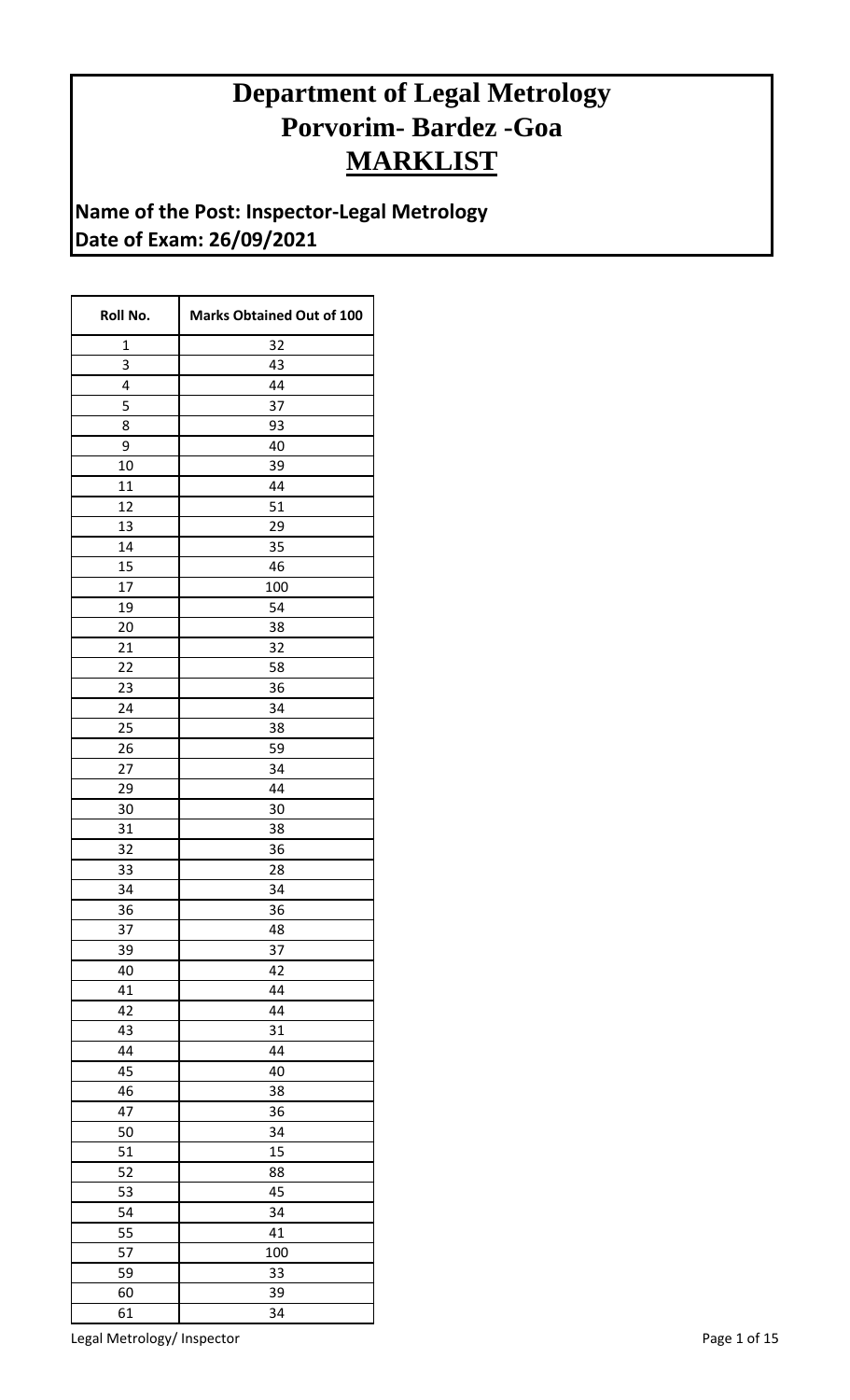| Roll No. | <b>Marks Obtained Out of 100</b> |
|----------|----------------------------------|
| 62       | 40                               |
| 63       | 53                               |
| 64       | 43                               |
| 65       | 34                               |
| 67       | 31                               |
| 68       | 44                               |
| 69       | 31                               |
| 70       | 48                               |
| 71       | 37                               |
| 72       | 40                               |
| 73       | 35                               |
| 74       | 44                               |
| 75       | 40                               |
| 76       | 27                               |
| 77       | 42                               |
| 81       | 29                               |
| 82       | 30                               |
| 83       | 39                               |
| 84       | 26                               |
| 86       | 100                              |
| 87       | 28                               |
| 88       | 41                               |
| 89       | 1                                |
| 90       | 92                               |
| 91       | 47                               |
| 92       | 45                               |
| 94       | 16                               |
| 95       | 34                               |
| 97       | 43                               |
| 100      | 35                               |
| 102      | 44                               |
| 103      | 21                               |
| 104      | 38                               |
| 105      | 46                               |
| 107      | 37                               |
| 110      | 52                               |
| 113      | 40                               |
| 114      | 34                               |
| 115      | 52                               |
| 117      | 37                               |
| 120      | 45                               |
| 121      | 38                               |
| 122      | 39                               |
| 124      | 35                               |
| 126      | 31                               |
| 127      | 36                               |
| 128      | 34                               |
| 129      | 46                               |
| 130      | 41                               |
| 131      | 44                               |
| 133      | 38                               |
| 134      | 28                               |
| 135      | 36                               |
| 136      | 65                               |
| 138      | 31                               |
| 139      | 36                               |
| 141      | 28                               |
| 142      | 39                               |
| 144      | 38                               |
| 145      | 35                               |

Legal Metrology/ Inspector **Page 2 of 15**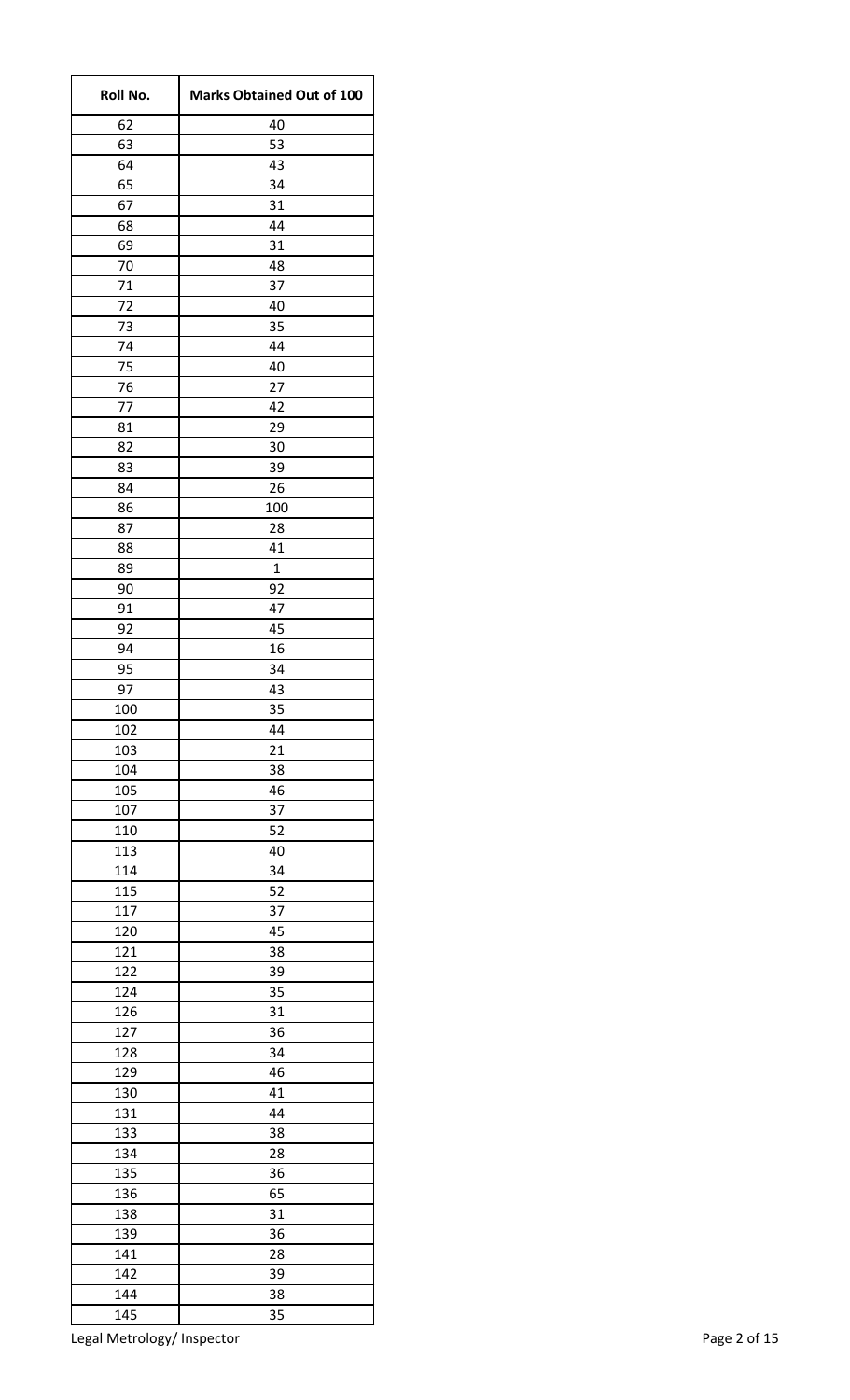| Roll No.   | <b>Marks Obtained Out of 100</b> |
|------------|----------------------------------|
| 146        | 31                               |
| 147        | 29                               |
| 148        | 43                               |
| 150        | 52                               |
| 151        | 45                               |
| 152        | 94                               |
| 153        | 35                               |
| 154        | 42                               |
| 155        | 33                               |
| 156        | 44                               |
| 159        | 44                               |
| 160<br>161 | 41                               |
| 162        | 36<br>26                         |
| 165        | 47                               |
| 166        | 30                               |
| 167        | 43                               |
| 168        | 33                               |
| 169        | 39                               |
| 171        | 32                               |
| 172        | 18                               |
| 173        | 44                               |
| 174        | 39                               |
| 176        | 32                               |
| 177        | 42                               |
| 178        | 36                               |
| 179        | 53                               |
| 180        | 45                               |
| 181        | 24                               |
| 182        | 26                               |
| 184        | 38                               |
| 185        | 39                               |
| 186        | 47                               |
| 187        | 41                               |
| 189        | 32                               |
| 190        | 24                               |
| 191        | 9                                |
| 192        | 36                               |
| 193        | 33                               |
| 194        | 37                               |
| 196        | 45                               |
| 197        | 42<br>44                         |
| 198<br>199 | 45                               |
| 203        | 24                               |
| 205        | 36                               |
| 206        | 48                               |
| 207        | 44                               |
| 210        | 34                               |
| 211        | 28                               |
| 212        | 32                               |
| 213        | 38                               |
| 214        | 33                               |
| 215        | 45                               |
| 216        | 48                               |
| 217        | 43                               |
| 218        | 46                               |
| 219        | 36                               |
| 221        | 40                               |
| 222        | 38                               |

Legal Metrology/ Inspector and the extension of the Page 3 of 15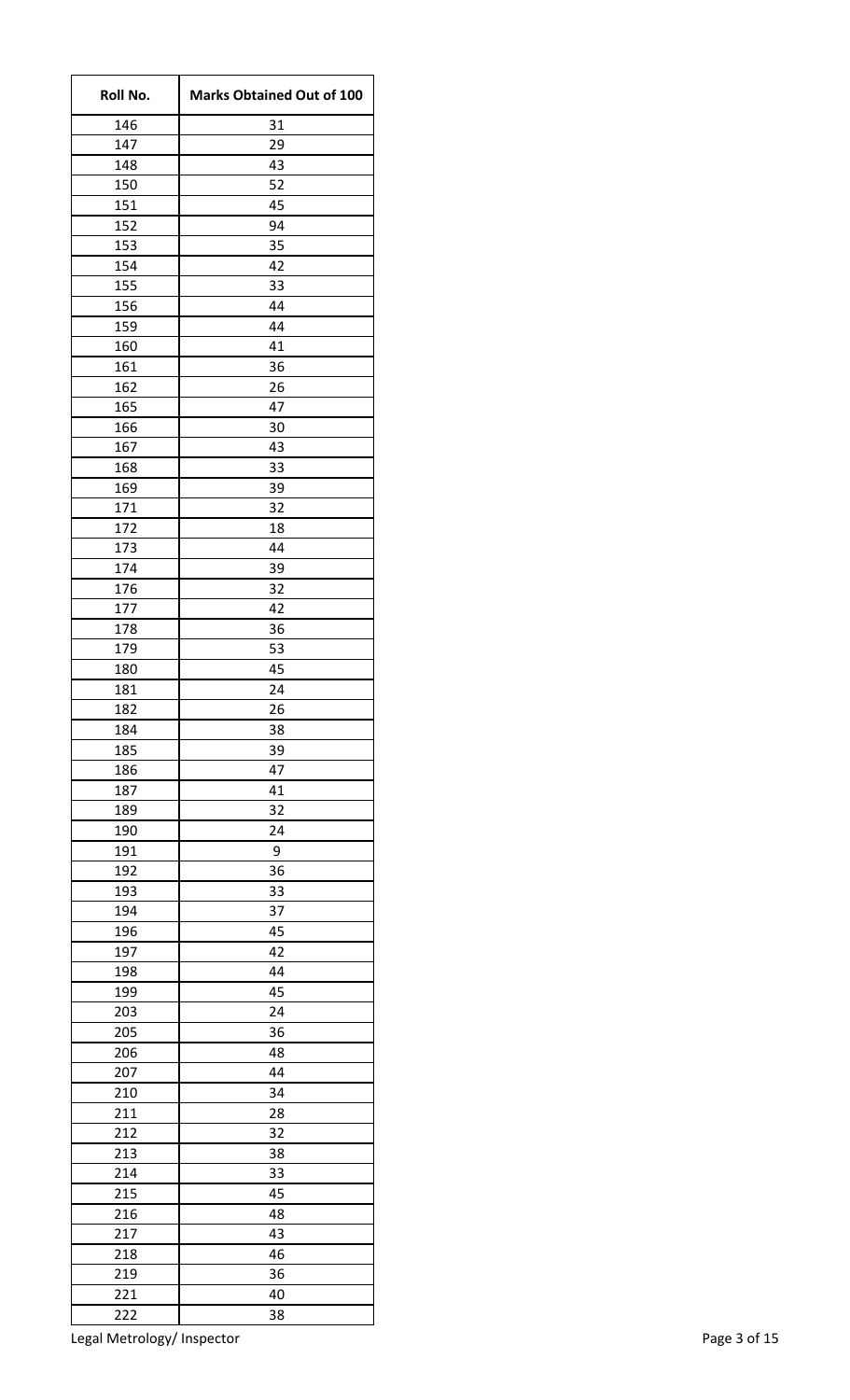| Roll No.   | <b>Marks Obtained Out of 100</b> |
|------------|----------------------------------|
| 224        | 36                               |
| 226        | 48                               |
| 227        | 30                               |
| 229        | 35                               |
| 233        | 46                               |
| 234        | 36                               |
| 235        | 45                               |
| 236        | 34                               |
| 238        | 37                               |
| 239        | 49                               |
| 241        | 45                               |
| 242        | 23                               |
| 243        | 27                               |
| 244<br>245 | 41<br>36                         |
| 246        | 33                               |
| 247        | 31                               |
| 248        |                                  |
| 249        | 29<br>30                         |
| 250        | 40                               |
| 251        | 31                               |
| 252        | 46                               |
| 253        | 31                               |
| 254        | 25                               |
| 255        | 45                               |
| 256        | 25                               |
| 257        | 25                               |
| 258        | 38                               |
| 259        | 37                               |
| 261        | 31                               |
| 263        | 30                               |
| 264        | 41                               |
| 267        | 51                               |
| 268        | 38                               |
| 269        | 34                               |
| 271        | 42                               |
| 272        | 32                               |
| 273        | 14                               |
| 276        | 49                               |
| 278        | 33                               |
| 279        | 39                               |
| 280        | $\overline{7}$                   |
| 281        | 26                               |
| 282        | 47                               |
| 283        | 25                               |
| 284        | 27                               |
| 285        | 56                               |
| 286        | 40                               |
| 289        | $\overline{2}$                   |
| 290        | 41                               |
| 291        | 44                               |
| 292        | 38                               |
| 293        | 39                               |
| 294        | 27                               |
| 295        | 52                               |
| 296        | 32                               |
| 298        | 44                               |
| 299        | 35                               |
| 300        | 61                               |
| 301        | 44                               |

Legal Metrology/ Inspector and the extension of the Page 4 of 15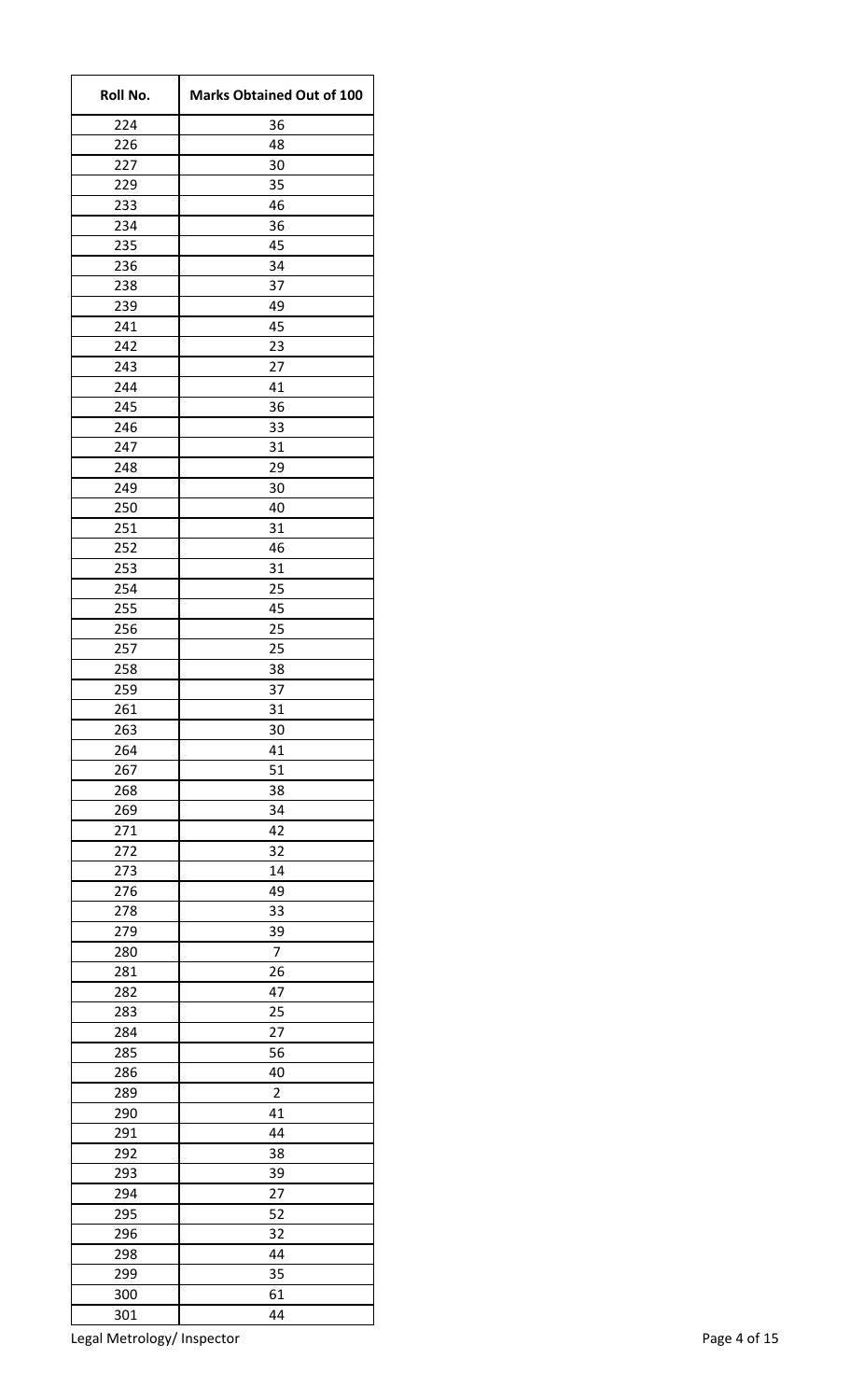| Roll No.   | <b>Marks Obtained Out of 100</b> |
|------------|----------------------------------|
| 303        | 41                               |
| 304        | 38                               |
| 308        | 44                               |
| 309        | 45                               |
| 310        | 38                               |
| 312        | 33                               |
| 314        | 37                               |
| 315        | 41                               |
| 316        | 34                               |
| 317        | 34                               |
| 318        | 14                               |
| 319        | 40                               |
| 320        | 55                               |
| 321        | 40                               |
| 322        | 43                               |
| 323        | 24                               |
| 324        | 31                               |
| 325        | 32                               |
| 326        | 34                               |
| 327        | 27                               |
| 328        | 47                               |
| 329        | 39                               |
| 330        | 44                               |
| 332        | 39                               |
| 333        | 47                               |
| 334        | 37                               |
| 336        | 41                               |
| 337        | 31                               |
| 338        | 35                               |
| 339        | 33                               |
| 342        | 38                               |
| 345        | 30                               |
| 346<br>347 | 38                               |
| 348        | 29                               |
| 349        | 55<br>39                         |
|            | 39                               |
| 350<br>351 | 40                               |
|            |                                  |
| 353        | 49                               |
| 354<br>355 | 19<br>31                         |
| 357        | 27                               |
| 358        | 30                               |
| 361        | 35                               |
| 362        | 46                               |
| 363        | 46                               |
| 364        | 36                               |
| 365        | 32                               |
| 366        | 37                               |
| 367        | 42                               |
| 368        | 100                              |
| 370        | 52                               |
| 371        | 38                               |
| 372        | 40                               |
| 373        | 49                               |
| 374        | 33                               |
| 375        | 34                               |
| 376        | 40                               |
| 379        | 36                               |
| 380        | 33                               |
|            |                                  |

Legal Metrology/ Inspector **Page 5 of 15**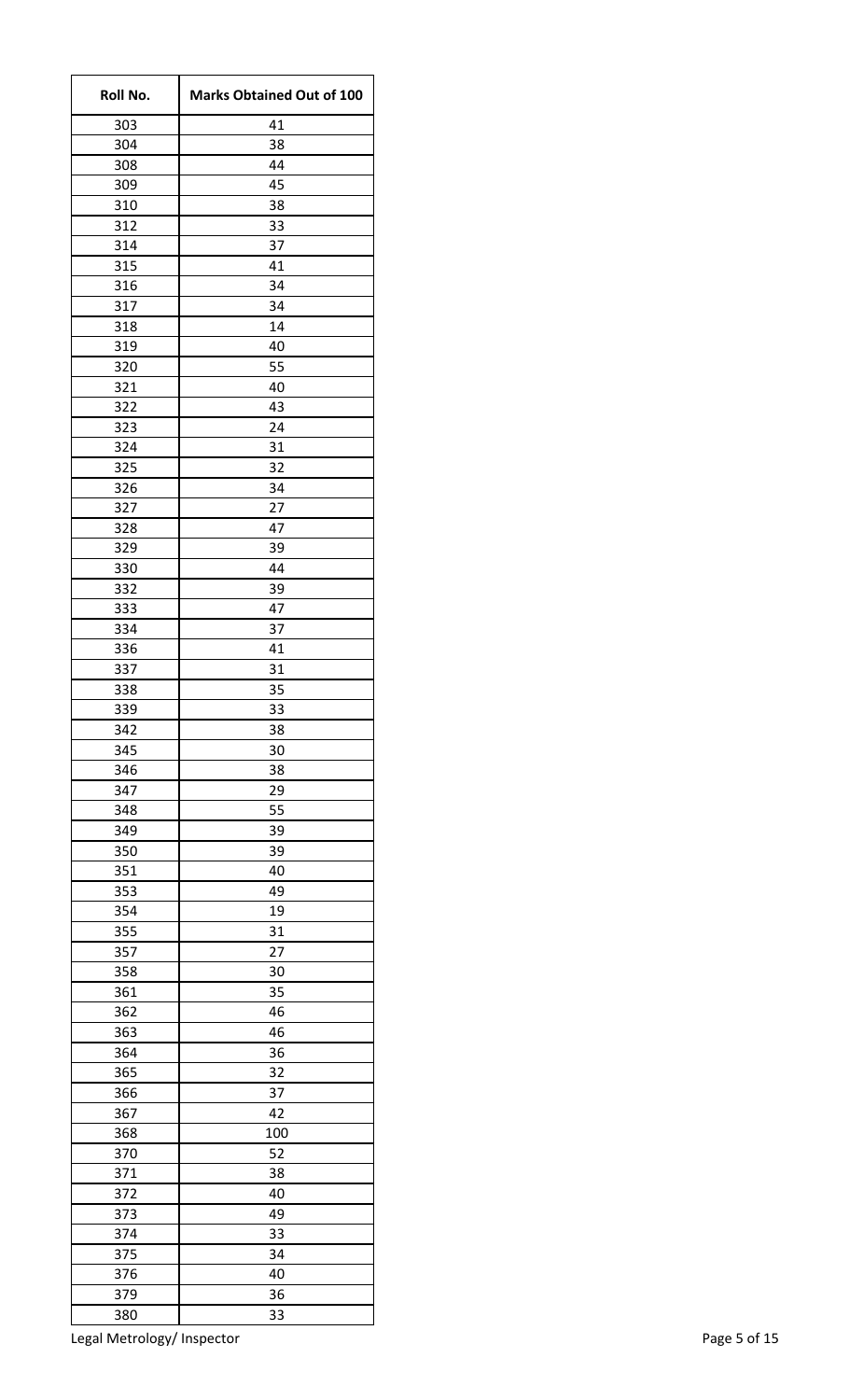| Roll No.   | <b>Marks Obtained Out of 100</b> |
|------------|----------------------------------|
| 381        | 45                               |
| 383        | 47                               |
| 385        | 48                               |
| 387        | 38                               |
| 388        | 30                               |
| 389        | 53                               |
| 391        | 27                               |
| 392        | 41                               |
| 394        | 38                               |
| 395        | 32                               |
| 396        | 36                               |
| 397        | 35                               |
| 398        | 30                               |
| 399        | 39                               |
| 400        | 46                               |
| 401        | 29                               |
| 403        | 38                               |
| 404        | 36                               |
| 405        | 46                               |
| 406        | 8                                |
| 407        | 48                               |
| 408        | 47                               |
| 409        | 49                               |
| 410        | 41                               |
| 411        | 49                               |
| 412        | 33                               |
| 414        | 32                               |
| 415        | 44                               |
| 417        | 38                               |
| 418        | 38                               |
| 419        | 39                               |
| 420        | 40                               |
| 421        | 47                               |
| 425        | 38                               |
| 426<br>428 | 32<br>42                         |
| 429        | 54                               |
| 430        | 37                               |
|            |                                  |
| 432        | 10                               |
| 433<br>434 | 46<br>45                         |
| 436        | 44                               |
| 437        | 0                                |
| 438        | 42                               |
| 439        | 31                               |
| 440        | 46                               |
| 442        | 34                               |
| 447        | 35                               |
| 448        | 47                               |
| 449        | 28                               |
| 450        | 42                               |
| 451        | 34                               |
| 452        | 41                               |
| 454        | 36                               |
| 455        | 50                               |
| 456        | 33                               |
| 457        | 35                               |
| 460        | 44                               |
| 463        | 45                               |
| 464        | 55                               |
|            |                                  |

Legal Metrology/ Inspector **Page 6 of 15**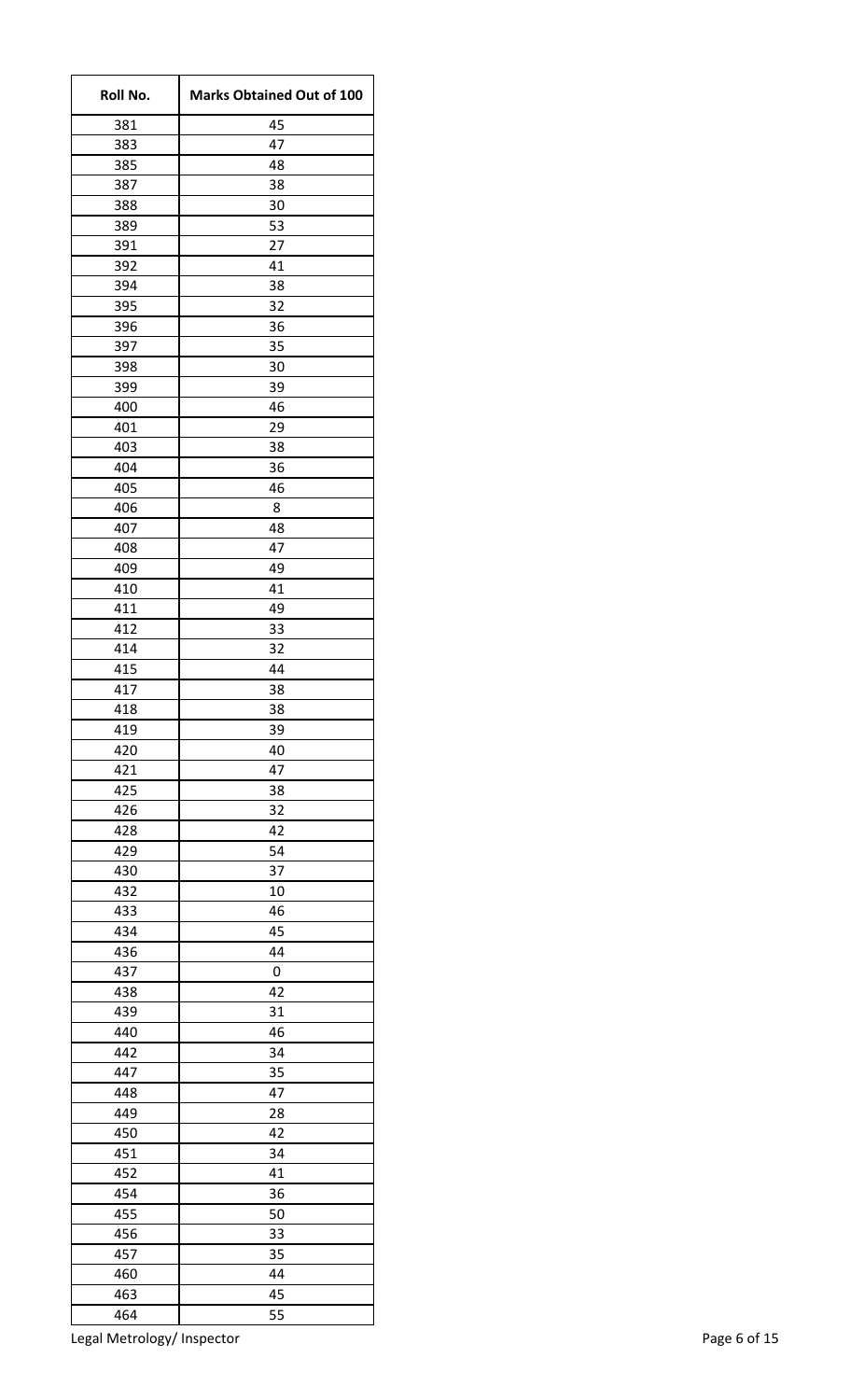| Roll No.   | <b>Marks Obtained Out of 100</b> |
|------------|----------------------------------|
| 465        | 43                               |
| 467        | 48                               |
| 468        | 37                               |
| 469        | 43                               |
| 470        | 34                               |
| 472        | 41                               |
| 473        | 39                               |
| 474        | 28                               |
| 475        | 42                               |
| 476        | 33                               |
| 477        | 42                               |
| 478        | 45                               |
| 481        | 39                               |
| 482<br>483 | 40<br>42                         |
| 484        |                                  |
| 485        | 33<br>30                         |
|            | 23                               |
| 486<br>487 | 30                               |
| 488        | 54                               |
| 491        | 35                               |
| 492        | 37                               |
| 494        | 63                               |
| 495        | 50                               |
| 497        | 42                               |
| 498        | 45                               |
| 500        | 44                               |
| 501        | 45                               |
| 502        | 29                               |
| 503        | 42                               |
| 504        | 37                               |
| 506        | 25                               |
| 507        | 37                               |
| 508        | 36                               |
| 509        | 36                               |
| 512        | 33                               |
| 513        | 20                               |
| 514        | 41                               |
| 515        | 45                               |
| 516        | 33                               |
| 517        | 39                               |
| 518        | 36                               |
| 519        | 56                               |
| 520        | 37                               |
| 521        | 44                               |
| 523        | 50                               |
| 524        | 38                               |
| 525        | 35                               |
| 526        | 32                               |
| 527        | 29                               |
| 528        | 33                               |
| 531        | 36                               |
| 532        | 37                               |
| 535        | 46                               |
| 536        | 36                               |
| 539        | 41                               |
| 540        | 38                               |
| 541        | 41                               |
| 543        | 33                               |
| 544        | 46                               |

Legal Metrology/ Inspector **Page 7 of 15**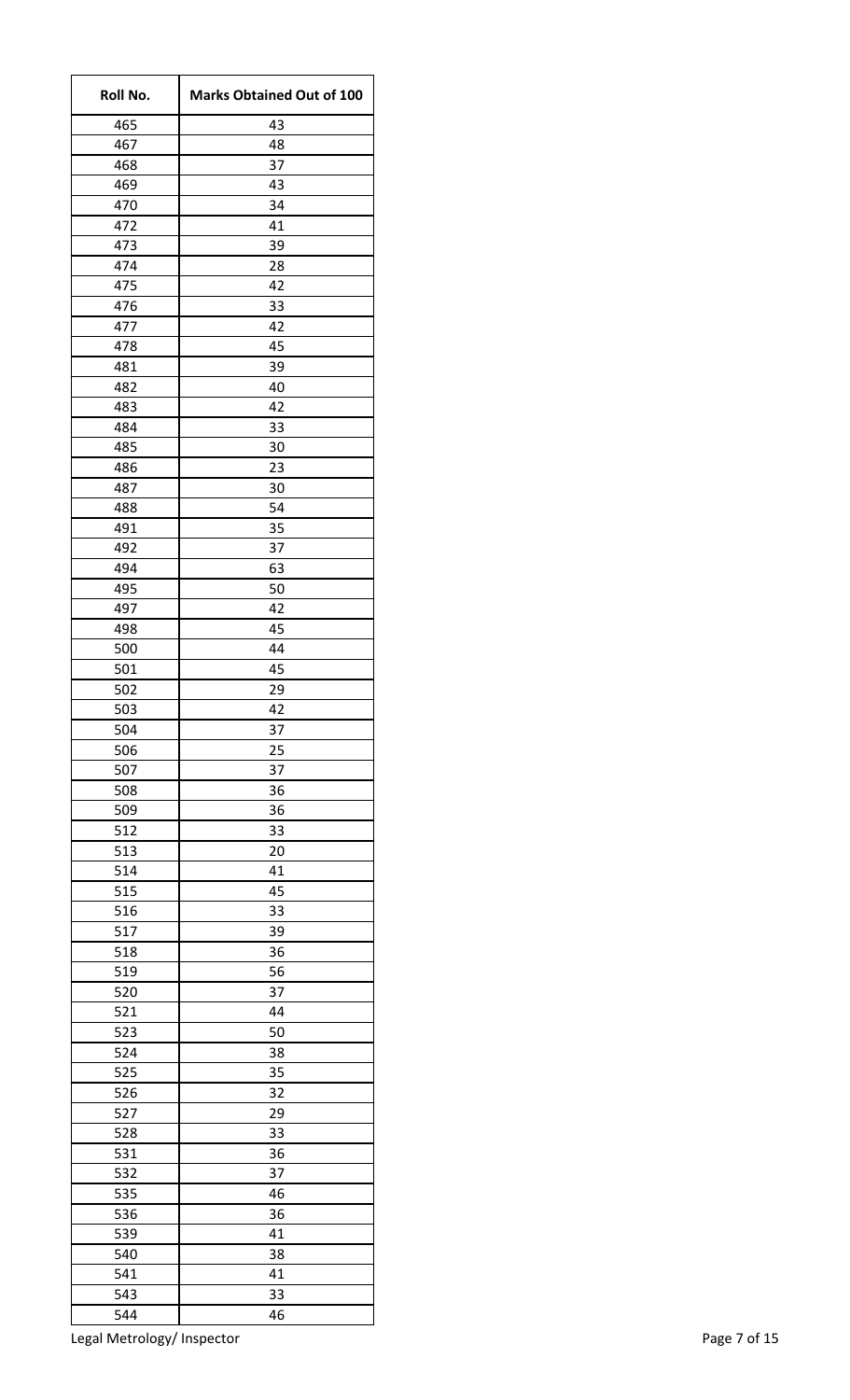| Roll No. | <b>Marks Obtained Out of 100</b> |
|----------|----------------------------------|
| 545      | 44                               |
| 546      | 33                               |
| 548      | 45                               |
| 551      | 43                               |
| 552      | 41                               |
| 553      | 47                               |
| 554      | 41                               |
| 556      | 54                               |
| 557      | 49                               |
| 559      | 31                               |
| 560      | 39                               |
| 561      | 40                               |
| 562      | 28                               |
| 564      | 37                               |
| 566      | 36                               |
| 568      | 39                               |
| 569      | 40                               |
| 572      | 19                               |
| 573      | 94                               |
| 575      | 44                               |
| 577      | 30                               |
| 578      | 37                               |
| 579      | 47                               |
| 580      | 40                               |
| 581      | 27                               |
| 582      | 32                               |
| 583      | 44                               |
| 584      | 47                               |
| 585      | 40                               |
| 586      | 35                               |
| 587      | 54                               |
| 588      | 48                               |
| 590      | 38                               |
| 591      | 35                               |
| 592      | 25                               |
| 593      | 49                               |
| 594      | 41                               |
| 595      | 46                               |
| 596      | 47                               |
| 597      | 49                               |
| 599      | 48                               |
| 600      | 33                               |
| 601      | 46                               |
| 602      | 43                               |
| 603      | 37                               |
| 605      | 42                               |
| 606      | 49                               |
| 607      | 27                               |
| 608      | 37                               |
| 609      | 44                               |
| 611      | 33                               |
| 612      | 35                               |
| 613      | 31                               |
| 614      | 49                               |
| 616      | 35                               |
| 617      | 37                               |
| 618      | 34                               |
| 620      | 55                               |
| 621      | 41                               |
| 622      | 42                               |

Legal Metrology/ Inspector and the extension of the Page 8 of 15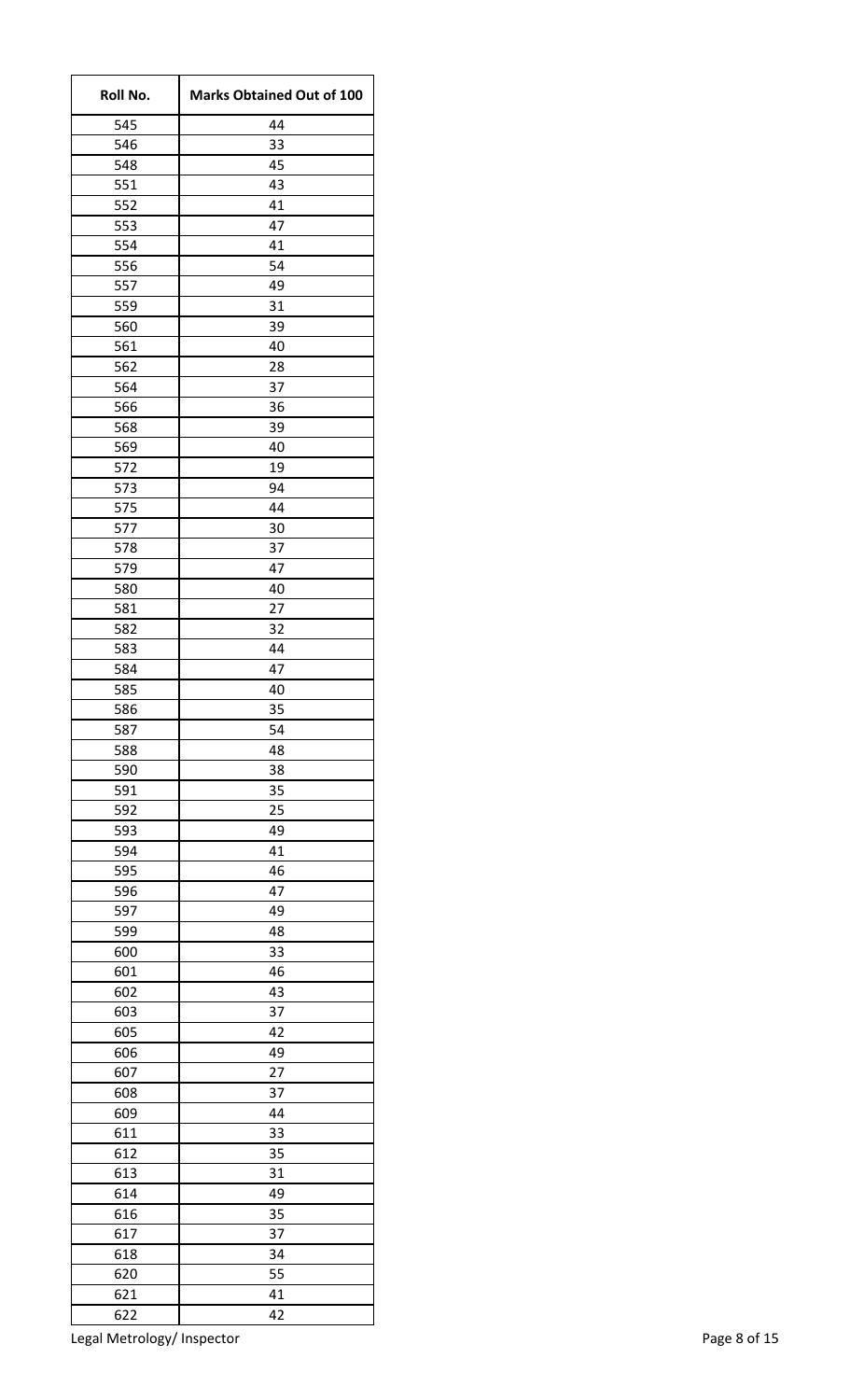| Roll No.   | <b>Marks Obtained Out of 100</b> |
|------------|----------------------------------|
| 623        | 41                               |
| 624        | 44                               |
| 628        | 37                               |
| 629        | 27                               |
| 632        | 25                               |
| 634        | 39                               |
| 636        | 45                               |
| 637        | 37                               |
| 638        | 47                               |
| 640        | 33                               |
| 641        | 37                               |
| 642        | 34                               |
| 643        | 35                               |
| 644        | 30                               |
| 646        | 43                               |
| 647        | 50                               |
| 650        | 35                               |
| 652        | 38                               |
| 653        | 37                               |
| 654        | 37                               |
| 655        | 31                               |
| 656        | 35                               |
| 660        | 50                               |
| 661        | 32                               |
| 662        | 37                               |
| 664        | 44                               |
| 666        | 40                               |
| 667        | 44                               |
| 669        | 35                               |
| 670        | 36                               |
| 671        | 39                               |
| 672        | 48                               |
| 674        | 40                               |
| 675        | 33<br>37                         |
| 678<br>679 | 42                               |
| 681        | 40                               |
| 683        | 41                               |
|            |                                  |
| 684        | 45<br>39                         |
| 685<br>686 | 25                               |
| 687        | 43                               |
| 688        | 38                               |
| 690        | 37                               |
| 691        | 27                               |
| 692        | 31                               |
| 694        | 39                               |
| 696        | 50                               |
| 701        | 43                               |
| 703        | 47                               |
| 706        | 38                               |
| 710        | 36                               |
| 711        | 29                               |
| 713        | 37                               |
| 714        | 40                               |
| 715        | 32                               |
| 717        | 28                               |
|            | 43                               |
| 718<br>719 | 42                               |
| 720        | 34                               |
|            |                                  |

Legal Metrology/ Inspector and the extension of the Page 9 of 15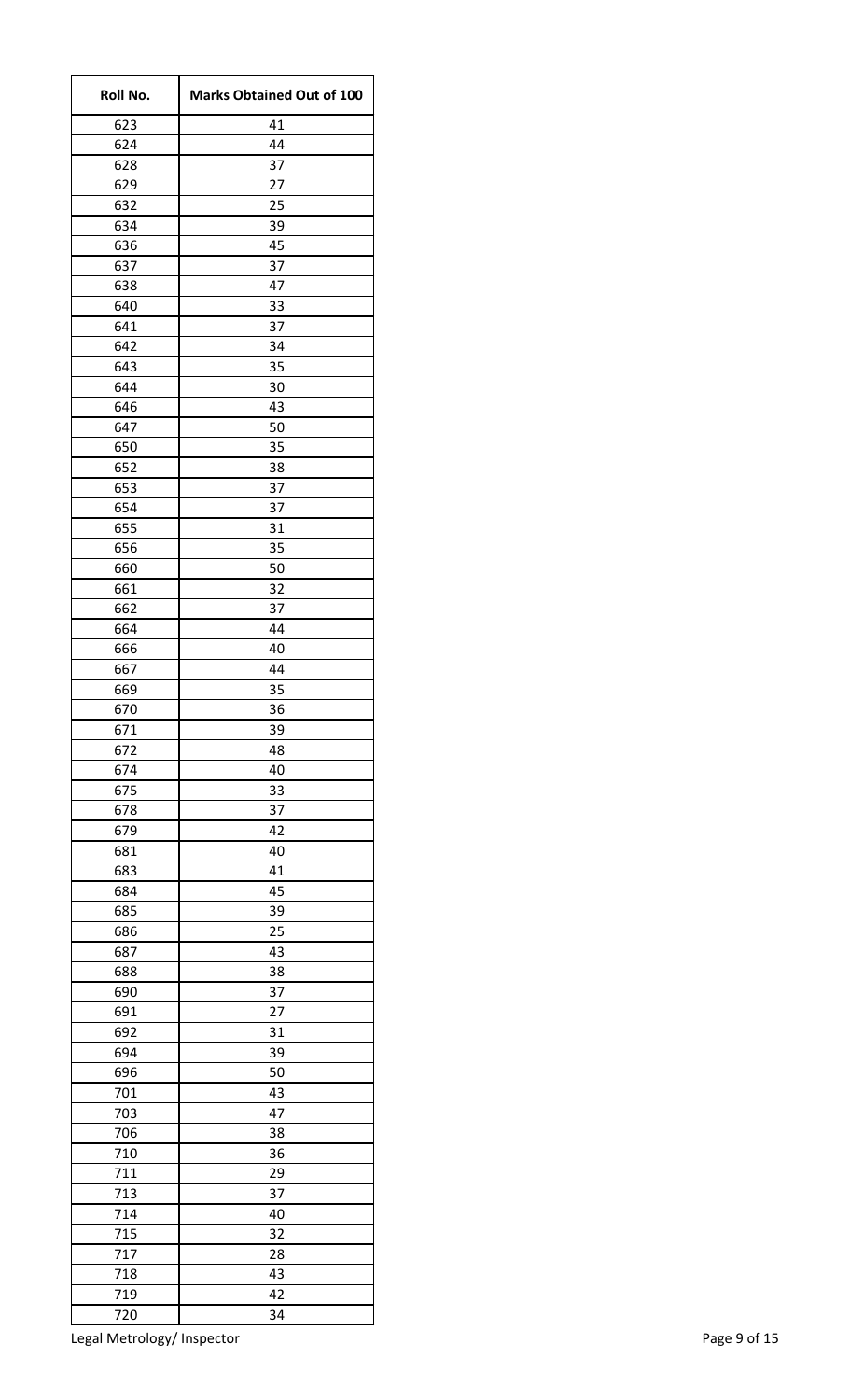| Roll No.   | <b>Marks Obtained Out of 100</b> |
|------------|----------------------------------|
| 723        | 97                               |
| 724        | 36                               |
| 725        | 34                               |
| 726        | 31                               |
| 727        | 37                               |
| 728        | 41                               |
| 729        | 19                               |
| 730        | 41                               |
| 731        | 24                               |
| 732        | 32                               |
| 734        | 30                               |
| 736        | 31                               |
| 738        | 42                               |
| 739        | 32                               |
| 740        | 37                               |
| 742        | 20                               |
| 743        | 48                               |
| 744        | 50                               |
| 745        | 38                               |
| 746        | 36                               |
| 747        | 41                               |
| 748        | 39                               |
| 749        | 35                               |
| 750        | 37                               |
| 751        | 37                               |
| 753        | 47                               |
| 754        | 27                               |
| 755        | 38                               |
| 756        | 37                               |
| 757        | 44                               |
| 758        | 28                               |
| 759        | 41                               |
| 760<br>761 | 98<br>43                         |
|            |                                  |
| 762<br>763 | 24<br>35                         |
|            | 43                               |
| 764<br>767 | 46                               |
|            |                                  |
| 768        | 42                               |
| 769<br>771 | 33<br>22                         |
| 772        | 41                               |
| 773        | 93                               |
| 774        | 34                               |
| 776        | 44                               |
| 778        | 30                               |
| 780        | 35                               |
| 782        | 36                               |
| 783        | 36                               |
| 784        | 42                               |
| 787        | 59                               |
| 788        | 6                                |
| 790        | 36                               |
| 792        | 34                               |
| 793        | 36                               |
| 794        | 26                               |
| 795        | 32                               |
| 796        | 51                               |
| 797        | 32                               |
| 799        | 45                               |
|            |                                  |

Legal Metrology/ Inspector **Page 10 of 15**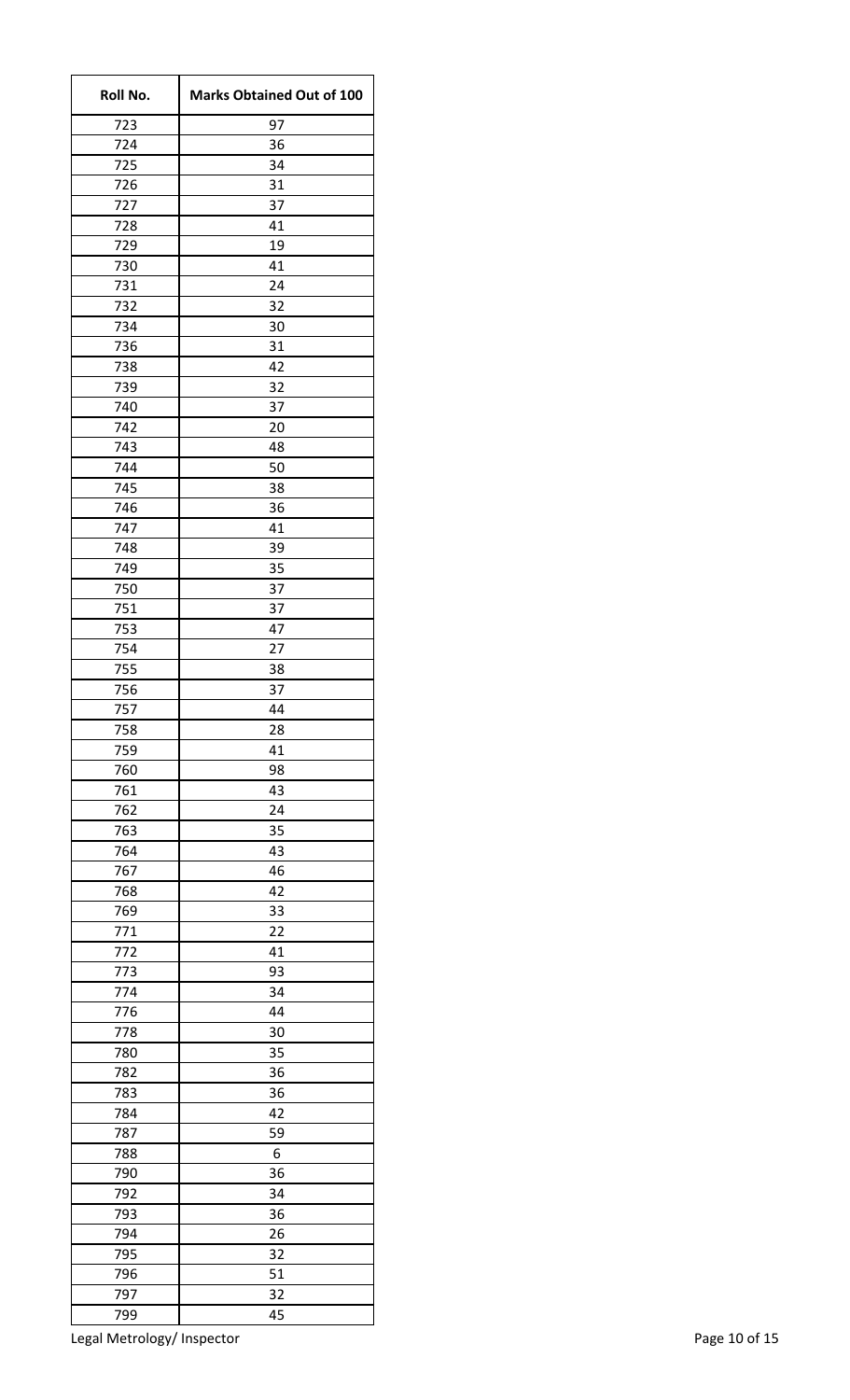| Roll No.   | <b>Marks Obtained Out of 100</b> |
|------------|----------------------------------|
| 800        | 40                               |
| 801        | 31                               |
| 802        | 36                               |
| 804        | 36                               |
| 805        | 33                               |
| 808        | 36                               |
| 809        | 22                               |
| 810        | 39                               |
| 811        | 99                               |
| 812        | 40                               |
| 813        | 35                               |
| 814        | 38                               |
| 815        | 40                               |
| 816        | 31                               |
| 817        | 41                               |
| 818        | 53                               |
| 821        | 44                               |
| 822        | 32                               |
| 823        | 43                               |
| 824        | 29                               |
| 826        | 30                               |
| 827        | 35                               |
| 828        | 42                               |
| 832        | 37                               |
| 833        | 19                               |
| 834        | 23                               |
| 835        | 35                               |
| 836        | 35                               |
| 837        | 6                                |
| 839        | 38                               |
| 840        | 38                               |
| 841        | 46                               |
| 842        | 34                               |
| 843        | 43                               |
| 844<br>845 | 32<br>28                         |
| 846        | 36                               |
| 847        | 48                               |
|            |                                  |
| 848        | 22                               |
| 849<br>850 | 30<br>42                         |
| 851        | 39                               |
| 852        | 22                               |
| 853        | 25                               |
| 854        | 32                               |
| 856        | 26                               |
| 857        | 51                               |
| 858        | 22                               |
| 859        | 32                               |
| 860        | 31                               |
| 861        | 98                               |
| 863        | 28                               |
| 864        | 28                               |
| 865        | 27                               |
| 866        | 52                               |
| 867        | 41                               |
| 868        | 47                               |
| 869        | 33                               |
| 870        | 37                               |
| 872        | 42                               |
|            |                                  |

Legal Metrology/ Inspector **Page 11 of 15** and 20 km s and 20 km s and 20 km s and 20 km s and 20 km s and 20 km s and 20 km s and 20 km s and 20 km s and 20 km s and 20 km s and 20 km s and 20 km s and 20 km s and 20 km s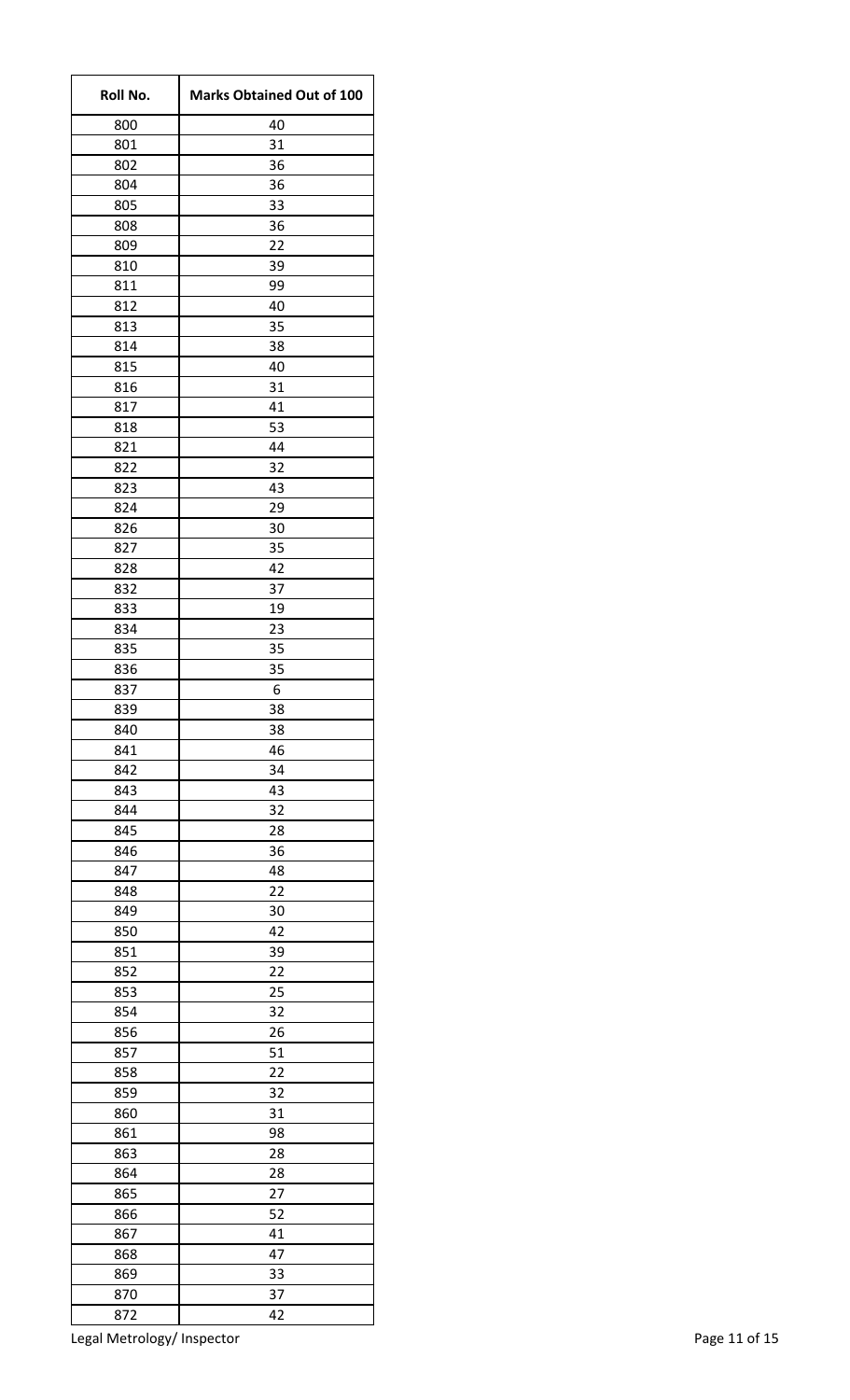| Roll No.   | <b>Marks Obtained Out of 100</b> |
|------------|----------------------------------|
| 873        | 93                               |
| 875        | 26                               |
| 876        | 43                               |
| 877        | 34                               |
| 878        | 37                               |
| 879        | 34                               |
| 880        | 56                               |
| 881        | 39                               |
| 882        | 29                               |
| 885        | 37                               |
| 886        | 31                               |
| 887        | 40                               |
| 888        | 46<br>40                         |
| 889<br>890 | 18                               |
| 891        | 42                               |
|            | 35                               |
| 893<br>894 | 40                               |
| 895        | 37                               |
| 897        | 40                               |
| 898        | 37                               |
| 899        | 45                               |
| 900        | 43                               |
| 903        | 36                               |
| 904        | 51                               |
| 905        | 33                               |
| 906        | 37                               |
| 907        | 50                               |
| 909        | 35                               |
| 910        | 42                               |
| 913        | 39                               |
| 914        | 41                               |
| 917        | 35                               |
| 918        | 41                               |
| 919        | 24                               |
| 921        | 41                               |
| 922        | 78                               |
| 923        | 36                               |
| 925        | 33                               |
| 926        | 38                               |
| 927        | 30                               |
| 929        | 38                               |
| 930        | 36                               |
| 933        | 99                               |
| 934        | 33                               |
| 935        | 34                               |
| 936        | 36                               |
| 937        | 34                               |
| 938        | 26                               |
| 940        | 50                               |
| 941        | 24                               |
| 942        | 31                               |
| 943        | 35                               |
| 944        | 36                               |
| 945        | 27                               |
| 946        | 34                               |
| 947        | 24                               |
| 948        | 46                               |
| 949        | 33                               |
| 950        | 37                               |

Legal Metrology/ Inspector **Page 12 of 15**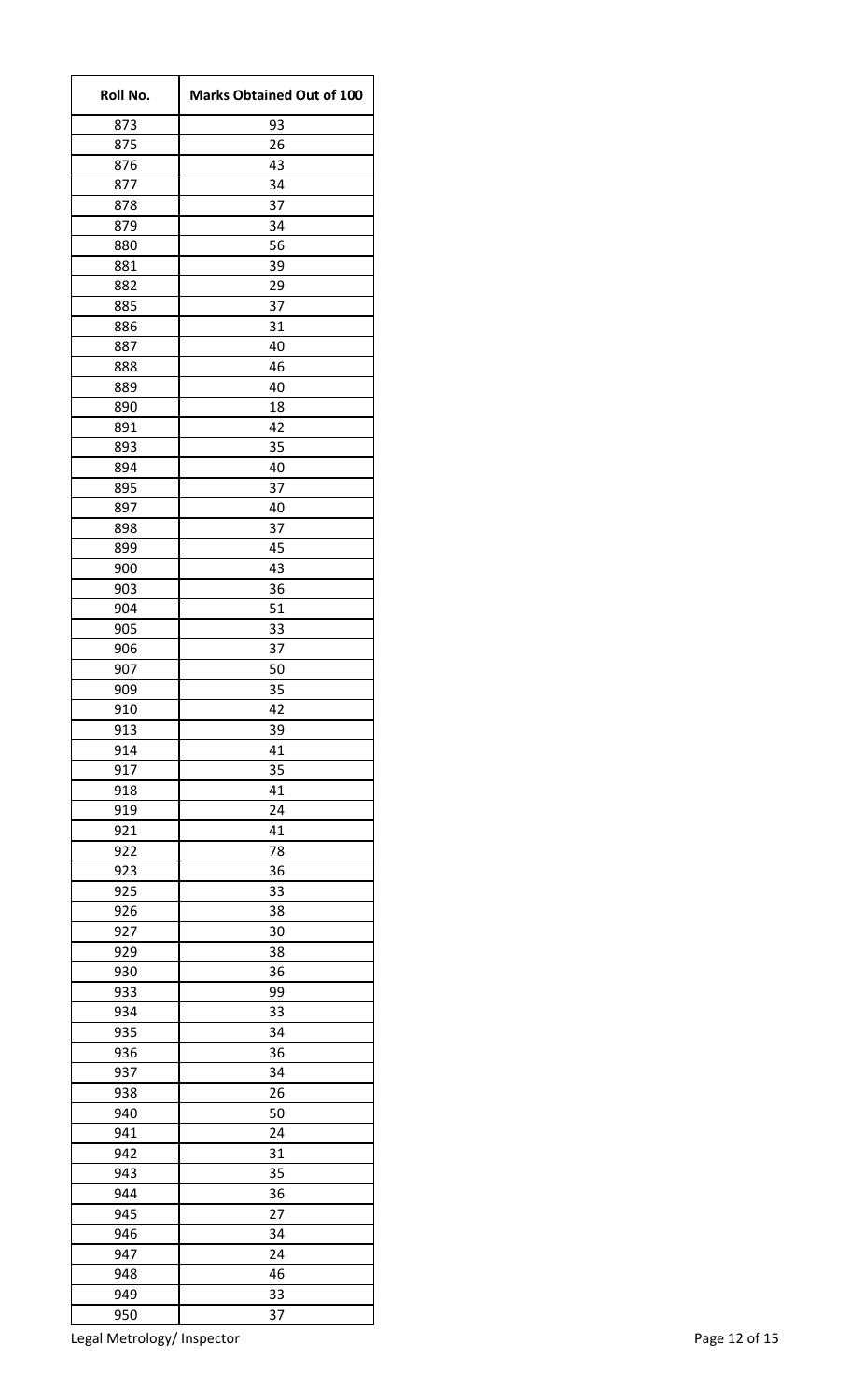| Roll No.   | <b>Marks Obtained Out of 100</b> |
|------------|----------------------------------|
| 951        | 43                               |
| 952        | 34                               |
| 953        | 49                               |
| 954        | 41                               |
| 956        | 32                               |
| 957        | 32                               |
| 958        | 34                               |
| 959        | 37                               |
| 960        | 25                               |
| 961        | 44                               |
| 962        | 41                               |
| 963        | 44                               |
| 964        | 38                               |
| 965        | 38                               |
| 967        | 94                               |
| 968        | 32<br>34                         |
| 970        | 30                               |
| 972<br>973 | $\overline{2}$                   |
| 975        | 44                               |
| 977        | 39                               |
| 979        | 26                               |
| 980        | 36                               |
| 981        | 32                               |
| 983        | 29                               |
| 984        | 47                               |
| 985        | 44                               |
| 986        | 20                               |
| 988        | 32                               |
| 989        | 35                               |
| 991        | 91                               |
| 993        | 37                               |
| 994        | 40                               |
| 996        | 40                               |
| 997        | 41                               |
| 998        | 25                               |
| 1001       | 38                               |
| 1002       | 33                               |
| 1003       | 51                               |
| 1005       | 40                               |
| 1007       | 32                               |
| 1008       | 43                               |
| 1009       | 38                               |
| 1010       | 32                               |
| 1011       | 33                               |
| 1012       | 43                               |
| 1013       | 32                               |
| 1014       | 28                               |
| 1016       | 37                               |
| 1017       | 44                               |
| 1018       | 34                               |
| 1019       | 34                               |
| 1020       | 97                               |
| 1021       | 3                                |
| 1023       | 27                               |
| 1024       | 29                               |
| 1025       | 40                               |
| 1027       | 40                               |
| 1028       | 36                               |
| 1029       | 32                               |

Legal Metrology/ Inspector **Page 13 of 15**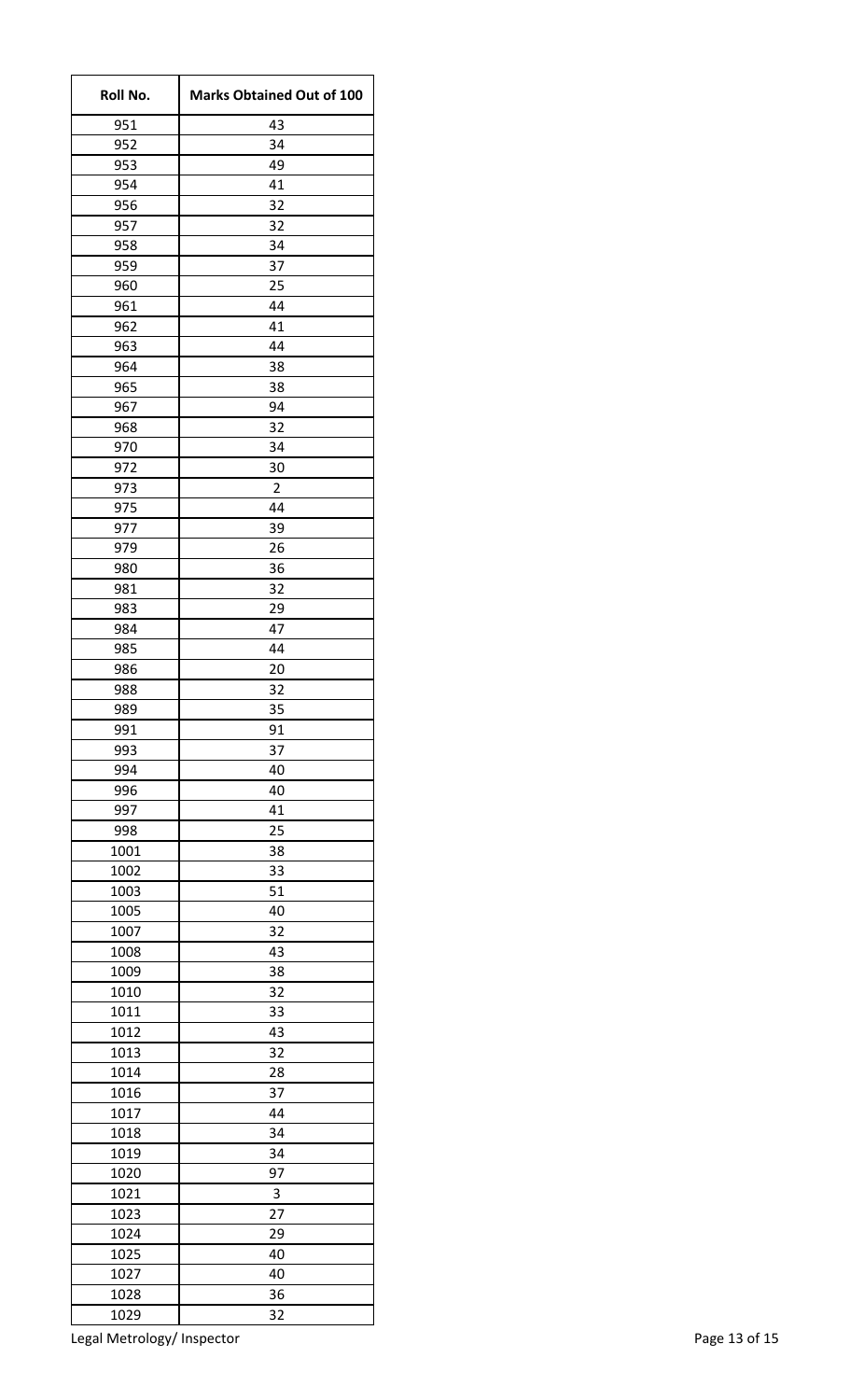| Roll No.     | <b>Marks Obtained Out of 100</b> |
|--------------|----------------------------------|
| 1030         | 41                               |
| 1031         | 40                               |
| 1032         | 37                               |
| 1033         | 38                               |
| 1034         | 34                               |
| 1035         | 37                               |
| 1036         | 32                               |
| 1038         | 32                               |
| 1039         | 34                               |
| 1040         | 36                               |
| 1041         | 44                               |
| 1042         | 38                               |
| 1043         | 32                               |
| 1044         | 42                               |
| 1047         | 31<br>33                         |
| 1048<br>1049 | 31                               |
| 1050         |                                  |
| 1052         | 37<br>33                         |
| 1054         | 24                               |
| 1056         | 27                               |
| 1058         | 9                                |
| 1060         | 39                               |
| 1061         | 29                               |
| 1064         | 32                               |
| 1066         | 32                               |
| 1067         | 28                               |
| 1068         | 44                               |
| 1069         | 36                               |
| 1070         | 31                               |
| 1071         | 40                               |
| 1072         | 29                               |
| 1073         | 29                               |
| 1074         | 34                               |
| 1075         | 44                               |
| 1076         | 30                               |
| 1078         | 38                               |
| 1079         | 44                               |
| 1081         | 33                               |
| 1082         | 40                               |
| 1083         | 39                               |
| 1084         | 37                               |
| 1085         | 26                               |
| 1086         | 38                               |
| 1088         | 35                               |
| 1090         | 51                               |
| 1092         | 34                               |
| 1093         | 51                               |
| 1094         | 26                               |
| 1095         | 31                               |
| 1096<br>1097 | 46<br>47                         |
| 1098         | 38                               |
| 1099         | 33                               |
| 1100         | 36                               |
| 1101         | 34                               |
| 1102         | 42                               |
| 1103         | 47                               |
| 1104         | 36                               |
| 1106         | 24                               |
|              |                                  |

Legal Metrology/ Inspector **Page 14 of 15** and 20 and 20 and 20 and 20 and 20 and 20 and 20 and 20 and 20 and 20 and 20 and 20 and 20 and 20 and 20 and 20 and 20 and 20 and 20 and 20 and 20 and 20 and 20 and 20 and 20 and